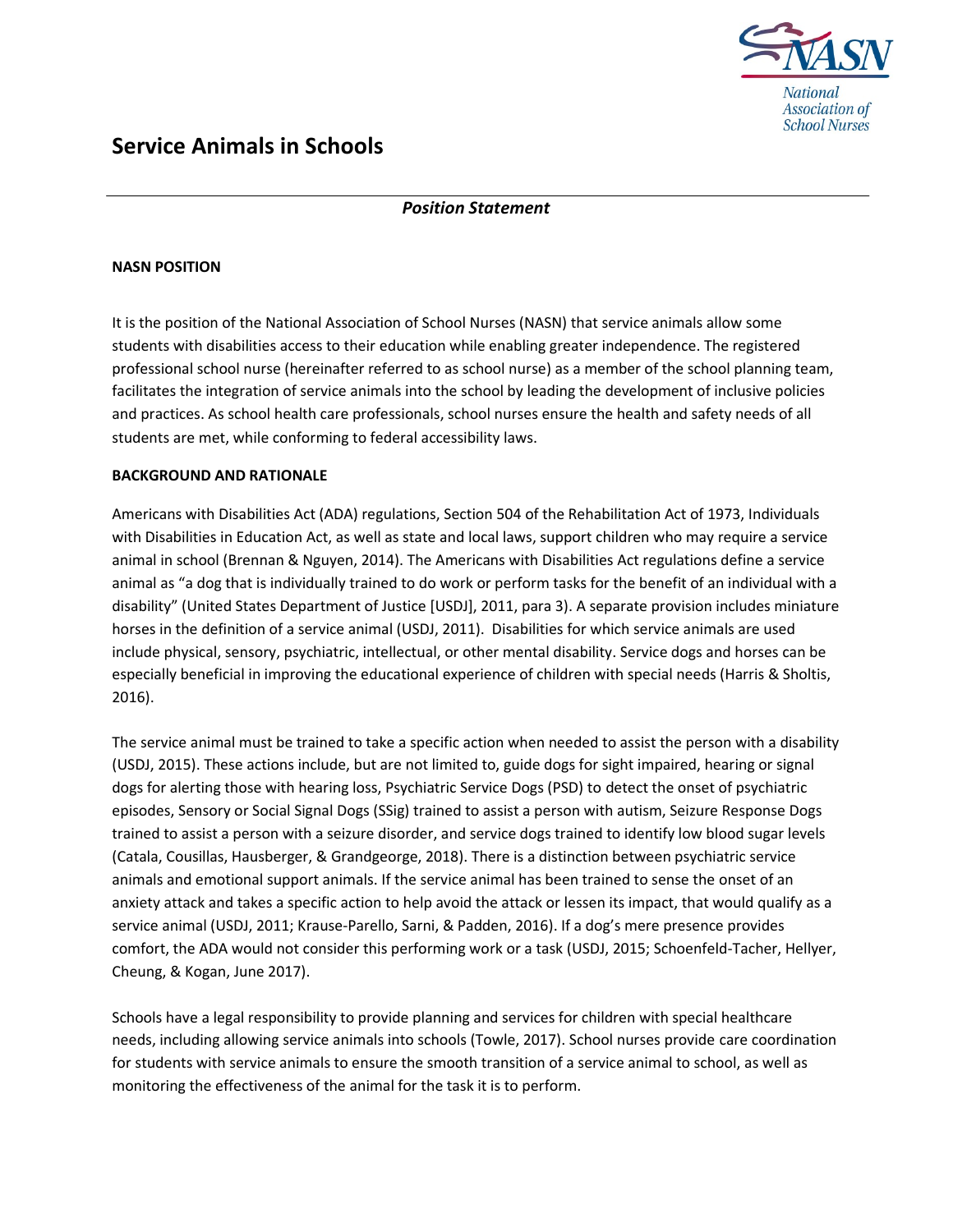#### **SUMMARY**

Students with disabilities utilize service animals for a variety of tasks, allowing greater access to education (Harris & Sholtis, 2016). Communication and planning with all stakeholders is essential in supporting the student with a service animal. The school nurse plays a key role in facilitating this communication and planning process.

#### **REFERENCES**

- Brennan, J., & Nguyen, V. (2014). Southwest ADA Center: Service Animals and Emotional Support Animals, Where are they allowed and under what conditions? Retrieved from https://adata.org/publication/service-animals-booklet
- Catala, A., Cousillas, H., Hausberger, M., & Grandgeorge, M. (2018). Dog alerting and/or responding to epileptic seizures: A scoping review. PLoS ONE 13(12), e0208280. Retrieved from https://doi.org/10.1371/journal.pone.020828
- Harris, K., & Sholtis, S. D. (2016). Companion Angels on a Leash: Welcoming Service Dogs into Classroom Communities for Children with Autism. Childhood Education, 92(4), 263–275. doi:10.1080/00094056.2016.1208003
- Krause-Parello, C. A., Sarni, S., & Padden, E. (2016). Military Veterans and Canine Assistance for Post-Traumatic Stress Disorder: A Narrative Review of the Literature. Nurse Education Today Special Edition: Military, 43–50.
- Schoenfeld-Tacher, R., Hellyer, P., Cheung, L., & Kogan, L. (June 2017). Public perceptions of service dogs, emotional support dogs, and therapy dogs. Int. J. Environ. Res. Public Health, 14(6), 642. doi:10.3390/ijerph14060642

Service Animals, (2016). 28 C.F.R. § 35.136.

- Towle, A. (2017). Addressing service animals in the school setting. In C.A. Resha & V. L. Taliaferro (Eds.). Legal resource for school health services, 519–524. Nashville, TN.
- United States Department of Justice, Civil Rights Division, Disability Rights Section. (June 20, 2015). Frequently Asked Questions about Service Animals and the ADA. Retrieved on July 5, 2018, from https://www.ada.gov/regs2010/service\_animal\_qa.html
- United States Department of Justice (USDJ). (2011). ADA 2010 Revised requirements: Service animals. Retrieved from https://www.ada.gov/service\_animals\_2010.htm

#### Acknowledgment of Authors

Linda Neumann, RN Susan Morgan, MEd, RN, NCSN